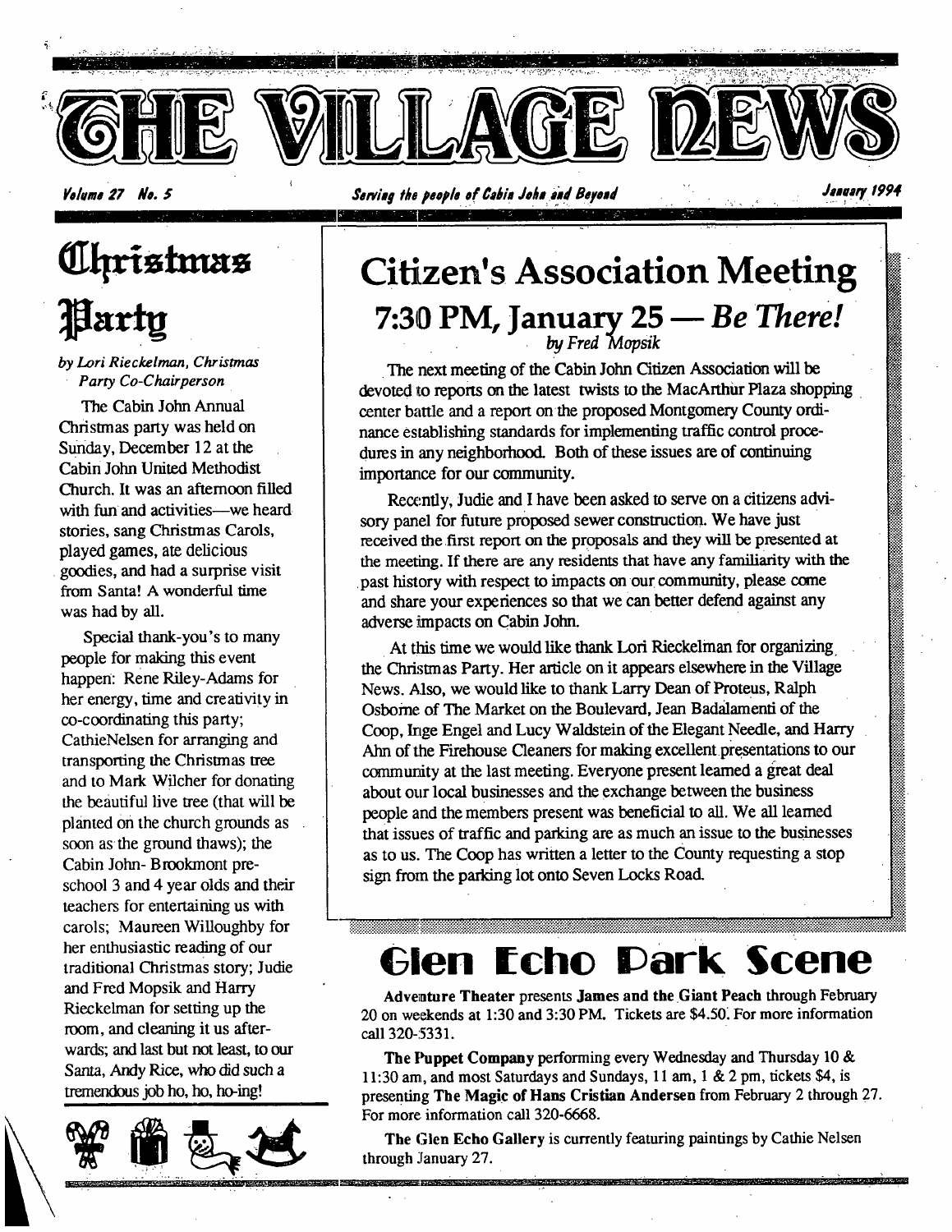**People of Cabin John** 

, , . ,

### **Olga Long.**

by Barbara Martin

Olga Long was bom 83 years ago in Northeast Washington D.C. "It was on Trinidad Avenue, near Bladensburg and Mt. Olivet Roads. There were nine houses on our street and all around us were woods. Gude Brothers Nursery was just across the street. We used to play on Mulligan's Hill--the highest point of land in Washington. Later I found out the official name was Mt. Hamilton. We camped and fished in the Eastern Branch, which was later called the Anacostia River."

Olga was one of six children, next to the oldest. Her father worked for C&P Telephone Co. for 50 years as an installer and repairman. Olga remembers when Washington telephone numbers were three digits. "Ours was 1-2-3." Her father was chosen to go to Norfolk to install the first rotary phones. Until then, all calls were operator-handled.

Wheafley Elementary was Olga's grade school, and then she went to Eastern High--the first one in her family to go to high school. She followed a business course and graduated in 1927. In her first job, Olga worked Monday through Friday, plus half-day on Saturday, for an insurance company. Her salary was \$7 a week. Later she worked for National Radio Institute, a company that sold correspondence courses in building and servicing radios.

In 1935, she married Bernie Long, the boy next door. "We knew each other since I was 11 and he was 12. I had a double wedding with my sister, and we were standing up for each other. The minister got so mixed up he almost married me to my brotherin-law."

The newlyweds didn't take a honeymoon, but instead put a down payment on a house on R Street, just<br>
and the street of the street of the street of the street of the street of the street of the street of the street of the street of the street of the street of the street of the street o

<u> Marcio esperanto de la prosec</u>

off Bladensburg Road. "A year later, the woods across the street was fenced in and became the Washington Arboretum."

Bernard was a stonecutter for Corson Gruman. He cut granite curbstones--a trade he learned from his father. "In those days, all the Washington curbs were made from granite. Now they're cement." After they moved to Cabin John, Bernie would bring home leftover pieces of granite; the stone walls around their property were made by him from those pieces.

In 1943, their daughter, Barbara, was born. Soon after Olga's father died, her mother became paralyzed, and Olga and Bernie took her into their home. They needed more room, and a co-worker of Bemie's urged them to come out to his town---Cabin John, Maryland. They found the house they wanted at the corner of MacArthur and 79th Place, a house they bought from Helen Bissett. "It was hard to leave our honeymoon house, but we loved being out here in the country.."

Bernie discovered Hermit's Island (opposite Brickyard Road) and was soon spending weekends camping and fishing there. Usually friends went with him and sometimes Boy Scouts or neighborhood boys. A few years ago, a man came by and told Olga how much those weekends had meant to him when he was a youngster in Cabin Jolm. "Mr. Long was so good to all us boys. He was more a father to me than my own father."

Bernie and his friends built a fireplace, a table and benches, and a cabinet attached to a tree. Then they got more ambitious and built a shack to sleep in. Offutt Island is Federal Government land, but things were pretty informal back then. However, when a Cabin John youth drowned in the Potomac (not when Bernie and his friends were there), the writeup in the newspaper referred to the location as Long's Island. Soon after, the Interior Department made an inspection and notified the Longs that the shack would have to come down. But the fishing and the camping went on for 20 years. "They rigged up a strong rope over the side of a 60' cliff, and they liked to go down that way. It was a beautiful island."

Although she was born and raised a Lutheran, Olga joined the Cabin John Methodist Church because it was so convenient. "The parsonage was built the year we moved here-- 1949--and Mr. Holden was the minister. I guess we've had 20 or more ministers since then." For 23 years, Olga was treasurer of the Sunday School, and was a member of the Women's Society for 40 years. For the last 20 years she has been secretary of membership for the church. "I think you have to die to give up a job at the church."

Daughter Barbara went to school at Clara Barton, then went to Walter Johnson High School. Olga remembers when the school bus stopped in front of "the soda fountain," (later a laundromat, now the vet's). "Sometimes the bus wouldn't come and a lot of the kids thought that was great- -they wouldn't have to go to school that day. But I always got out the car and drove Barbara to school."

She recalls when the present Wild Bird Center building housed Candey's grocery store and the post office. Tuohey's bar and restaurant was a block away from the Longs. "When we first moved in, we couldn't get telephone service right away; when I needed to make a call, I had to go into Tuohey's with the beer

Please see page 3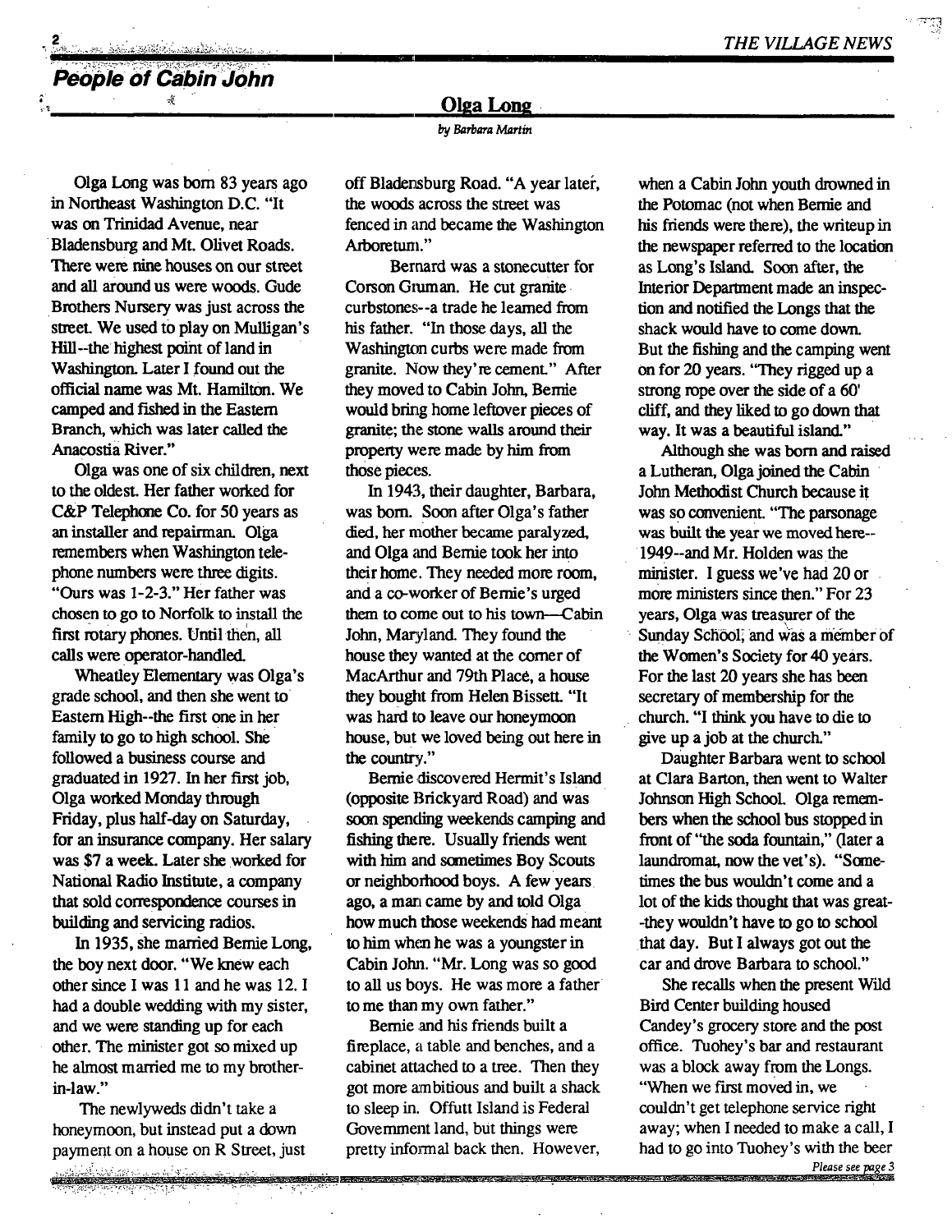### Olga Long *con'd from page 2*

smell and the jukebox playing."

"The fire department had wonderful parades every Fourth of July. There was a group of Cabin John girls who drilled as a baton-twirling team and marched in the parades. Barbara was one of them. I think I still have her old batons."

When Olga names her friends from 40 years ago, you hear many of the old Cabin John names: Mrs. Blandford, the Camplairs ("They had horses, and they sold the milk from their goats"), the Lejkos, Mrs. Neidert, Dorothy Helen Nelson who had the beauty shop, the Carlocks ("They kept horses in their front field"), Nettie Mae Burgess who brought flowers to Olga's mother,

Mr. Holloway, the Totoros, the Springmanns who gave her a sequoia magnolia that grows in the yard today.

Olga has always been an enthusiastic gardener. "We bought a double lot, and that back property was just a jungle. But we cleared the brush and put in tiered flower gardens. Some of the tittle azaleas we put in are 6' tall and even wider now."

During her years of homemaking, gardening, working at church, Olga was caring for her bedridden mother. Her mother lived 20 years after her stroke and Olga, alone, took care of her. "She was a heavy women, over 200 pounds. When she was in the hospital, I saw four nurses together turning her over. I used to do it by myself."

Bernie developed Parkinson's disease in 1981 and died seven years later. The Longs had been married almost 53 years.

Olga's sister lives in Camp Springs. "I talk to her every night. We're the only ones left."

Her daughter lives on the Eastem Shore and visits often. Her son-inlaw has just installed a new furnace for Olga. One grandson, Timothy Gardner is in Ellicott City. Her other

PERTY RANGE STATISTICS IN THE R

grandon, Richard Gardner, is in Delaware, and there is a greatgranddaughter, Aleicha. Another great-grandchild is on the way and Olga is planning to make a quilt for the baby.

Olga's handiwork is everywhere in her house. A quilt in the Cathedral Window pattern, pillows, embroidery, crocheting, and paintings. "They're just paint-by-the-numbers, but I think they're right pretty."

She drives her '69 Chevy to the store and to doctors' appointments.

"That was the first new car I ever had, and it's still chugging along, just like me."

Her health is good. "My knees bother me some. And then a few years back I hurt my shoulder and I have a pin in there. When the weather changes, I feel some aches. That's just weather bones. I can't complain."

Olga Long is a strong woman, a woman who has met life with courage and patience and faith, a neighbor to be proud of.



JESUS CHRIST IS OUR LORD, SAVIOUR AND GOD. HE STILL PERFORMS MIRACLES AT THE GLEN ECHO BAPTIST CHURCH IN GLEN ECHO, MARYLAND. A BORN AGAIN FELLOWSHIP. 229-4430 SUNDAY MORNING: PRAYER 8:00, FAMILY SUNDAY SCHOOL 9:30, WORSHIP AND PRAISE 11:00. ALL ARE INVITED!! SUNDAY EVENING: 6:00 Why we believe the JEWISH BIBLE. 7:00 Praise, Testimonies. worship, singing. WEDNESDAY EVENING: 7:00 PRAYER, TESTIMONIES, BIBLE QUESTIONS FRIDAY MORNING: 10:00 Community prayer and bible study. COLLECTING FOOD AND CLOTHING FOR THE HOMELESS AND NEEDY. A pal d advertisement.

**3**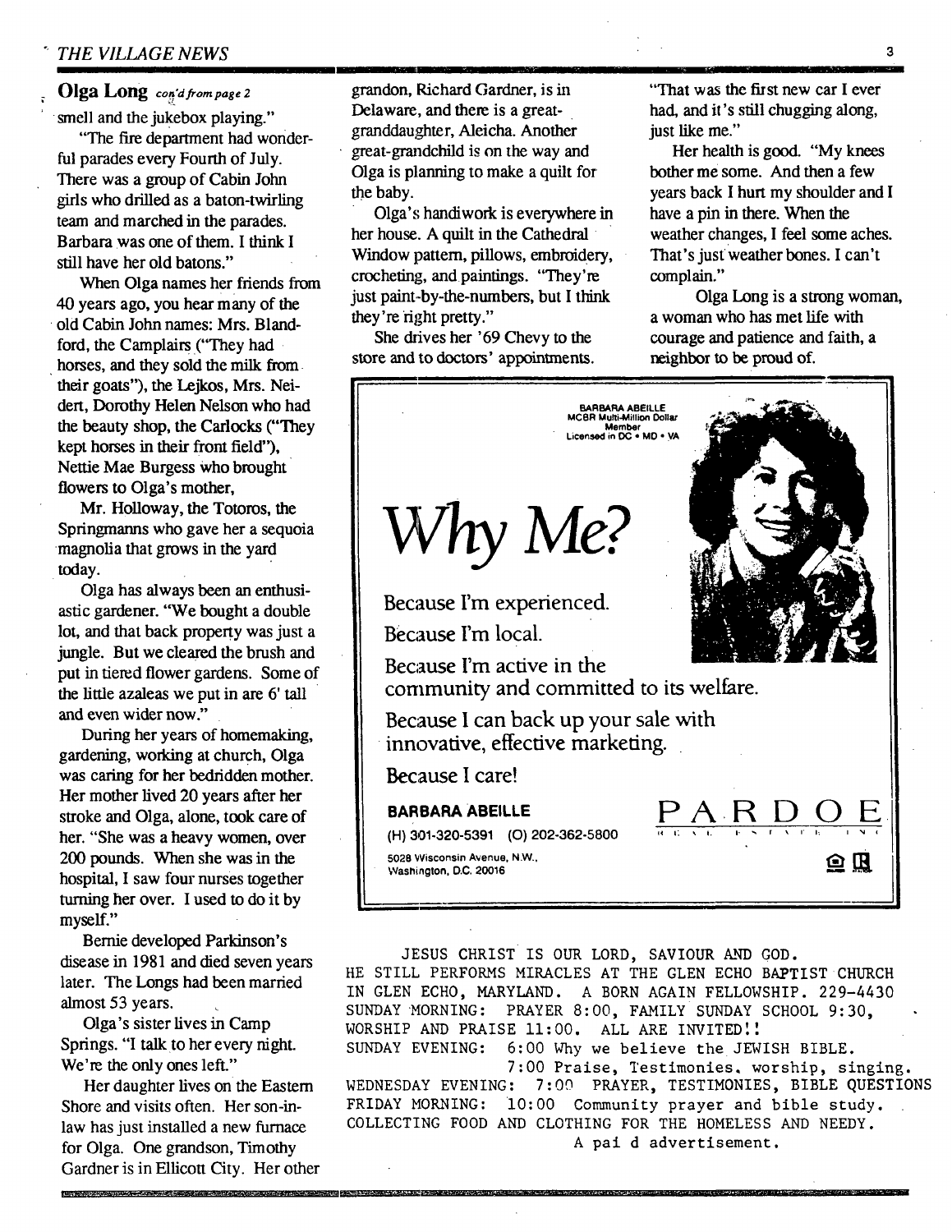### *THE kTLLAGE NEWS*

## **Join the Fun of Putting Out the Village News**

- II in the second contract of the second contract of the second contract of the second contract of the second

4

Clare Amoruso, the Village News business manager is looking for someone to take over her position. The business manager handles the classified and display ads, subscriptions for non-residents, prepares an ammal financial statement, and keeps the checking account in order. These duties take approximately 3 hours per month. It gives you an opportunity to support your community during hours of your choosing.

If you can balance your checkbook, this could be the job for you!! ffyou are interested, call Clare at 320-2685.

# **'Round Town...**

Gerry Shaw is home from the hospital recovering from her recent surgery. Get well soon, Gerry.

Andrew Vogt, son of former CJCA President Susan, graduated from Carnegie-Mellon last year and is now working as prop director for Mister Roger's Neighborhood. Can you say "Good work, Mr. Vogt"?

t. • • The Cabin John-Brookmont Children's Program located in Brookmont is a pre-school for 3 and 4 year olds, and is accepting applications for fall of '94. Hours are Monday through Thursday, 9 am to 12:30 pm. For more information, call 320-6780 or 229- 5872.

The Glen Echo Park Gallery hosted an opening reception January 7 for *The View from Here,* a collection of paintings by Cabin John Gardens artist, Cathie Nelsen. Her haunting and powerful protraits, will be on display (many for sale) through January 30.  $\infty$ 

**Cabin John mourns the passing of lifelong resident Alvin Lynch this month. Rest in peace.** 





Eleanor Balabau

229-7990







Organically-grown produce BETHESDA CO-OP<br>Natural Food Market Nuts, dried fruit, grains and beans sold in bulk Full line of grocery items **Bethesda Co-op**  6500 Seven Locks Rd., at MacArthur Blvd.

301-320-2530 Mon.-Sat. 9-9, Sun. 9-7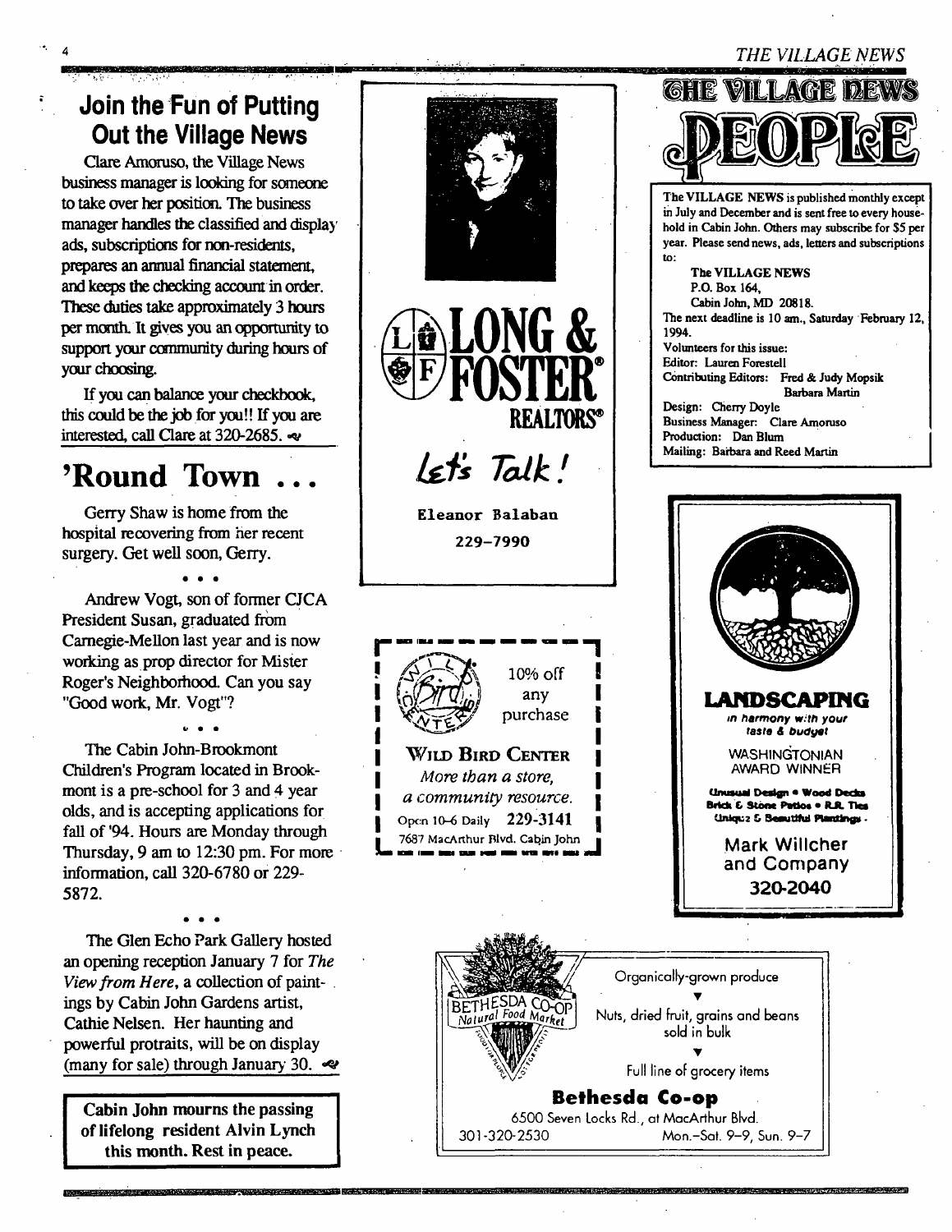

#### Dear Editor:

As a daily visitor to Cabin John, I would like to bring to your attention a matter of some urgency.

In the course of my morning commute I travel along Tomlinson Street (sic) and Arden Road. In attempting to negotiate these narrow streets I encounter children playing IN THE STREET while waiting for their school bus, unsupervised, nearly every morning. The hazard this creates cannot be overstated. Please advise parents living along this commuter corridor to keep their children in their houses until the bus appears. If parents cannot be at home to supervise, then housekeepers should assume authority.

On a related topic, I would advise that, as taxpayers, you do not have to accept the sub-standard roads which Montgomery County is providing in Cabin John. It should be a fairly simple matter to force the county to improve the streets to meet conformance with its own minimum standards for residential areas. This might include widening some streets and adding curbs and sidewalks. In addition to allowing the streets to accommodate rush hour in a safe and efficient manner, this would also be an enhancement to appearance and property values.

Ronald Gaines, Potomac, MD

#### **Advertising Rates.**  Display Ads for One Issue:

| nishias uns ini nile issae.               |         |
|-------------------------------------------|---------|
| Up to 2 1/2" x 3"                         | \$15.00 |
| up to 3 1/2" x 4"                         | \$22.50 |
| up to $3 \frac{1}{2}$ x $7 \frac{1}{2}$ " | \$35.00 |
| or $2 \frac{1}{2}$ " x $10$ " strip       |         |
| up to 5" $x$ 7 1/2"                       | \$50.00 |
| $2/3$ page                                | \$65.00 |
| <b>Full Page</b>                          | \$80.00 |
|                                           |         |

Advertisers who prepay for 10 issues receive a 20% discount; for example, a \$15.00 ad would be \$150, less \$30, or ... \$120.00.

The classified ad rate is ten cents per word. To place an ad call Clare Amoruso at 320-2685.

# **RECYCLE YOUR GOOD OLD STUFF**

Clean out your closets and recycle those old clothes and shoes! The County Dept of Environmental Protection recycling program includes opportunities to recycle used clothing and textiles including drapes, towels, shoes, sheets, belts, handbags and fabric remnants at least 15" square.

All cloth textiles must be clean and dry, and shoes must be in pairs. Place materials in a plastic bag (to protect items from mildew).

The materials are made available to local charaties and shelters. Any surplus or unsuitable items are sold to a textile recycler who sends the materials overseas or to manufacturers who make carpet backing, car seat stuffing, etc.

Items may be dropped off at the County's Transfer Station, Route 355 and Shady Grove Road. Use the Route 355 entrance and look for the textile trailer in the Recycling Center parking lot on the right. The transfer Station is open weekdays 7:30 am to 8 pm, Saturdays 7:30 am to 5 pm and Sundays 9 am to 5 pm. Call 217-2870 for more information.  $\sim$ 

# **Community Calendar**

Soup and Salad Dinner. Everyone is invited to enjoy all the delicious hot soups (many varieties) and green salad they can eat on Saturday, January **22,**  from 5 PM to 7 PM at the Cabin John Methodist Church on MacArthur Blvd. at 77th Street. The donation requested is \$5 for adults, \$2.50 for children 5-12, and those under 5 eat free. Beverage is included, and desserts will be available for purchase.

The Wild Bird Center plans several workshops for children: Saturday, January 29 at 11 am or 1:30 pm, Make your Own Bird Feeder. Children will make feeders from kits to take home. Age 5 and up. Cost is \$10 per child. Call to reserve a place at 229-3141. Saturday Feb. 12 at 1 pm Scott Deibler of the Gulf Branch Nature Center in Aflingon will bring a Barred Owl with him when he comes to speak about owls in our area. This event is free and all ages are welcome. $\sim$